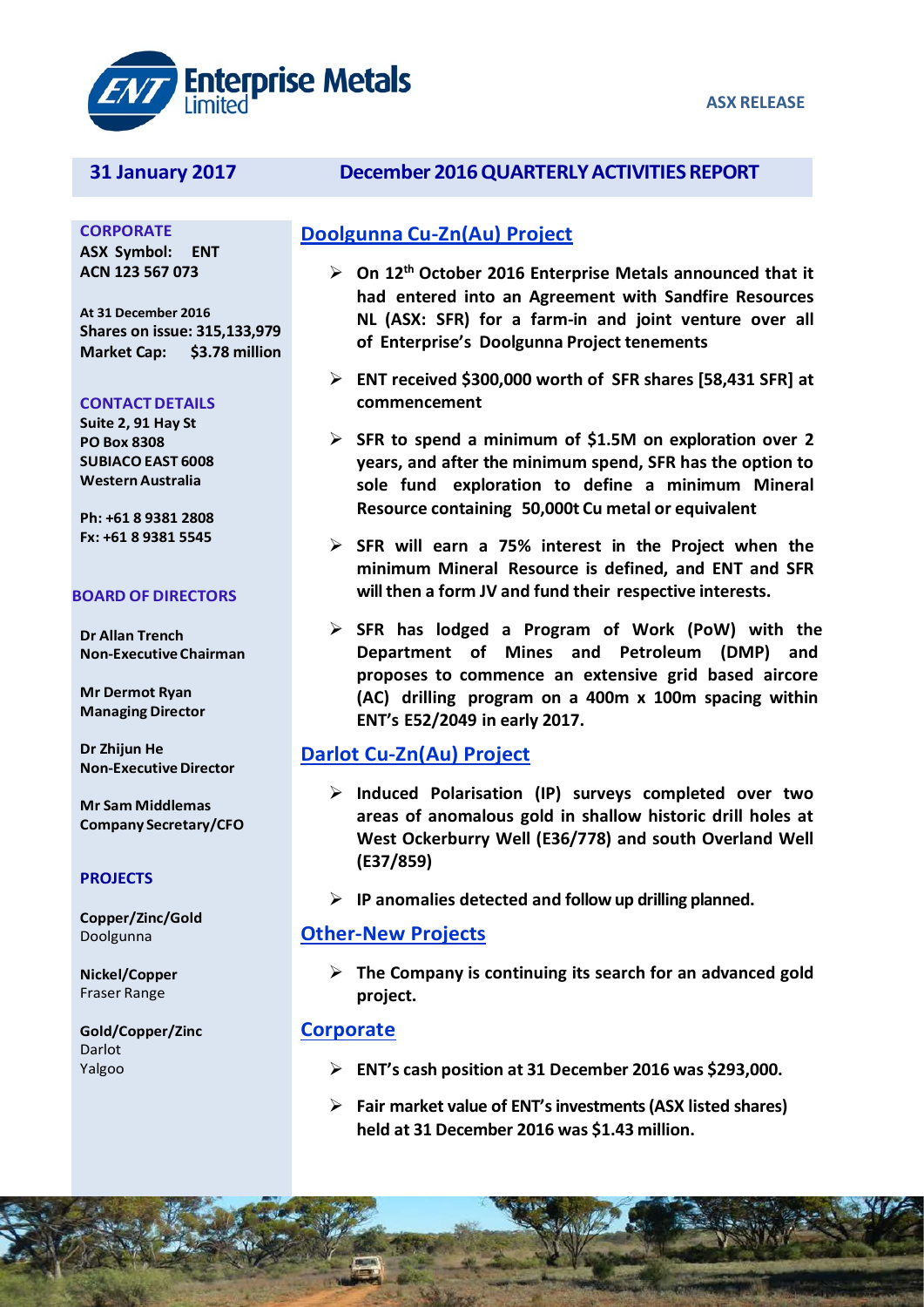## **SUMMARY OF ACTIVITIES**

#### **DOOLGUNNA PROJECT**

On 12th October 2016 Enterprise Metals announced that it had entered into an Agreement with Sandfire Resources NL (ASX: SFR) for a farm-in and joint venture over all of Enterprise's Doolgunna Project tenements. For details of the terms of the Agreement please refer to ASX announcement:<http://www.asx.com.au/asxpdf/20161012/pdf/43bxjg396bgnwn.pdf>

Sandfire has recently informed Enterprise that it has lodged a Program of Work (PoW) with the Department of Mines and Petroleum (DMP) and is seeking approval to commence an extensive grid based aircore (AC) drilling program on a 400m x 100m spacing within Enterprise's E52/2049 in early 2017. Sandfire intends to analyse its AC samples for a multi-element suite designed to indicate vectors towards mineralisation, as well as indicating known mineralisation.



**Figure 1. Enterprise's Doolgunna Project Area Incorporated into Sandfire's Doolgunna Project**

**\_\_\_\_\_\_\_\_\_\_\_\_\_\_\_\_\_\_\_\_\_\_\_\_\_\_\_\_\_\_\_\_\_\_\_\_\_\_\_\_\_\_\_\_\_\_\_\_\_\_\_\_\_\_\_\_\_\_\_\_\_\_\_\_\_\_\_\_\_\_\_\_\_\_\_\_\_\_\_\_\_\_\_\_\_\_\_\_\_\_\_\_\_\_\_\_\_\_\_\_\_\_**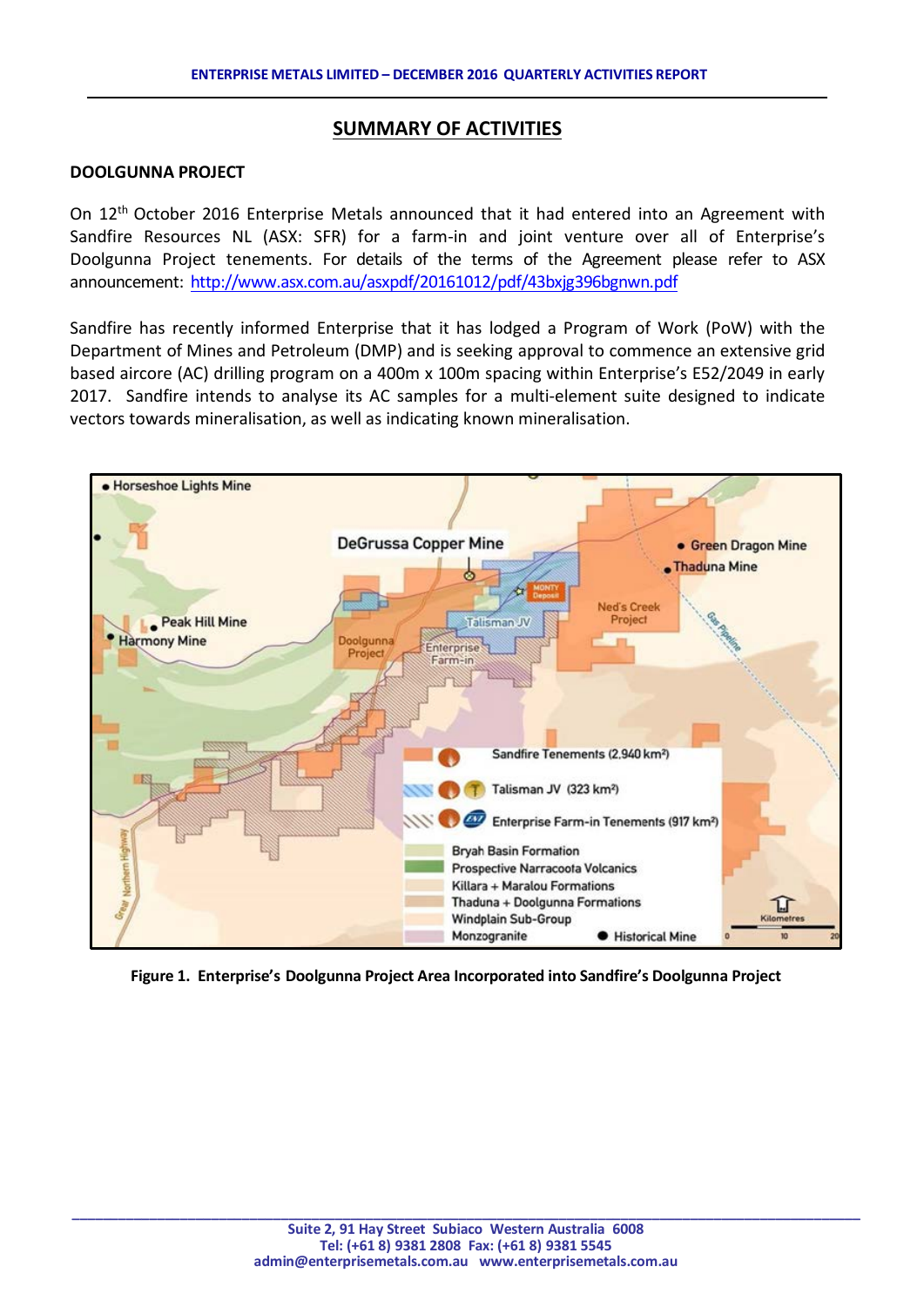**ACN 123 567 073 30 January 2017**



## **DARLOT PROJECT**

Enterprise's Darlot Project is centred within the Archaean Yandal Greenstone Belt in Western Australia approximately 15km west of the Darlot gold mine. The Project is considered prospective for gold and copper-zinc mineralisation and lies at the boundary between mafic and felsic volcanic suites. Following a review of several Darlot gold-in-regolith targets, Enterprise commissioned in late 2016 two Induced Polarisation (IP) surveys to determine if sulphide mineralisation potentially exists in the fresh rock (primary zone) below a number of these oxide gold drill intersections. (refer separate ENT ASX release 30 January 2017)

The IP surveys were undertaken to detect pyrite basement sources within the vicinity of known gold mineralisation in historic drill holes at West Ockerburry Well and South Overland Well prospects. Gold mineralisation in fresh rock within the Yandal Belt is commonly associated with pyrite which can be mapped with IP surveys. For example, the Darlot and Centenary deposits are known to have IP responses associated with gold mineralisation in fresh rock.

Zonge Engineering completed the off-set dipole-dipole (100m dipoles) IP surveys within Enterprise's exploration licences E36/778 and E37/859, both located on Weebo Station in the Archaean Yandal Greenstone Belt. The data quality is considered to be good, and all data was modelled with ZONGE 2D Smooth Model Inversion software with a vertical bias weighting, by consultant geophysicist Bill Robertson of Value Adding Resources Pty Ltd.

Programs of Work are being prepared to test these basement IP targets with RC drill holes.

## **West Ockerburry Well Prospect**

The main Ockerburry Well prospect has received a considerable amount of historical drilling, predominantly scout rotary airblast (RAB) and aircore drilling on 800m spaced lines, followed by close spaced RC drilling.

However, a significant gold in regolith anomaly lies 2.5km to the west of the Ockerburry Well prospect, within Enterprise's E36/778. This was identified by RAB drilling undertaken by Mines and Resources Australia Pty Ltd (MRA) RAB 1997. This area has not been extensively explored to date. The West Ockerburry Well IP survey identified a large strong IP basement feature open to the north and south, which is recommended for drill testing. (Figures 2 & 3 overleaf)

## **South Overland Well Prospect**

The Overland Well Prospect was identified by Western Mining Corporation (WMC) during a reconnaissance rotary airblast (RAB) program in 1994 on the Mt Von Mueller project (MVM). Follow up RAB, aircore and RC drilling delineated a north-south zone of significant regolith gold mineralisation, the southern-most part of which lies within Enterprise's E37/859.

The South Overland Well IP survey identified moderate IP basement features which are open to the north and south. This IP source is recommended for RC drill testing. Walk up drill targets are located immediately to the west of the historic gold mineralisation encountered by Western Mining Corporation. (Figures 4 & 5 overleaf)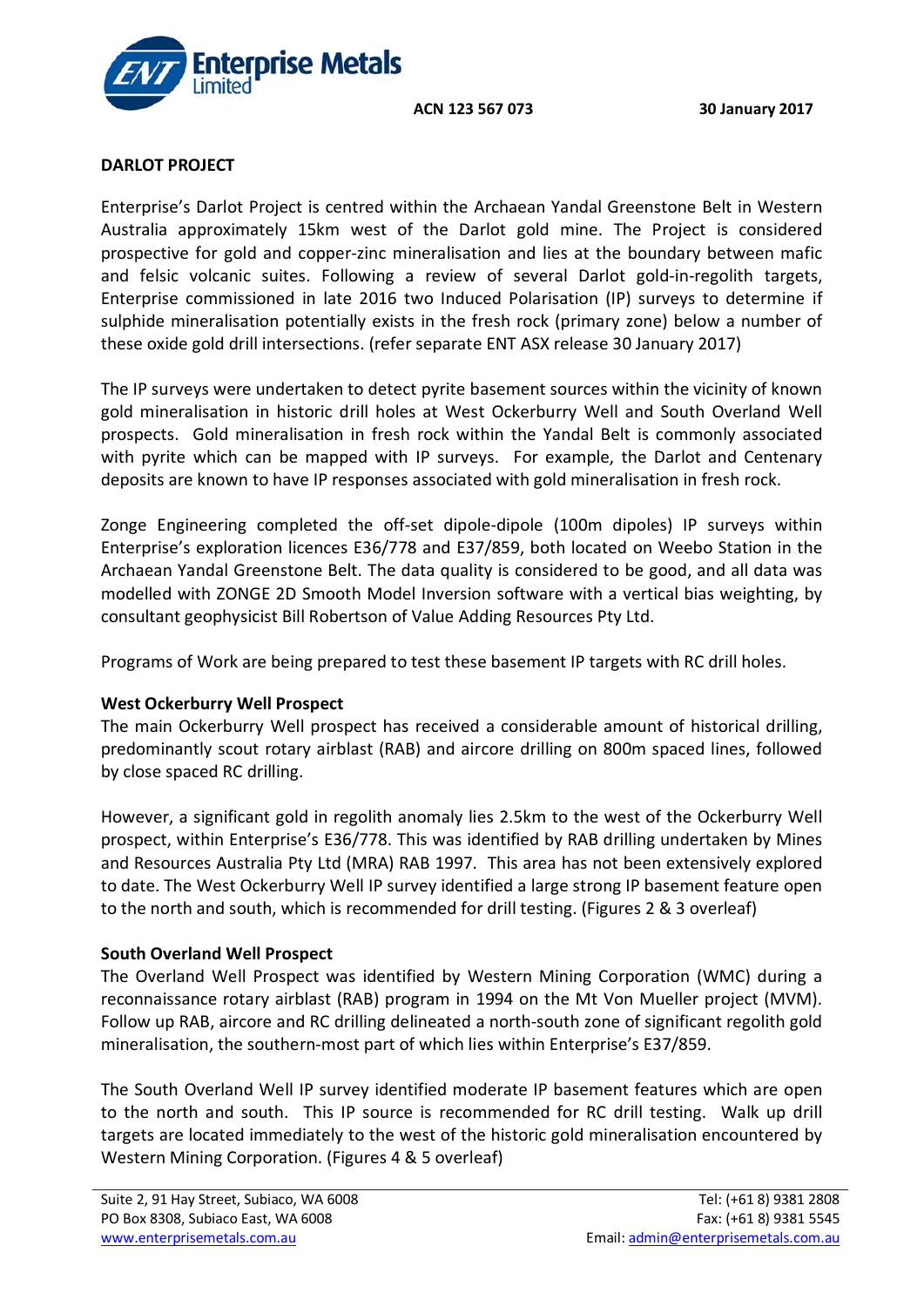

**Figure 2. E37/778, 2016 IP Survey Lines & Max Au in Drill Holes - Over 1st VD Magnetic Image**



**Figure 3. 2D IP Model 300m RL depth Slice on 1st VD Magnetic Image**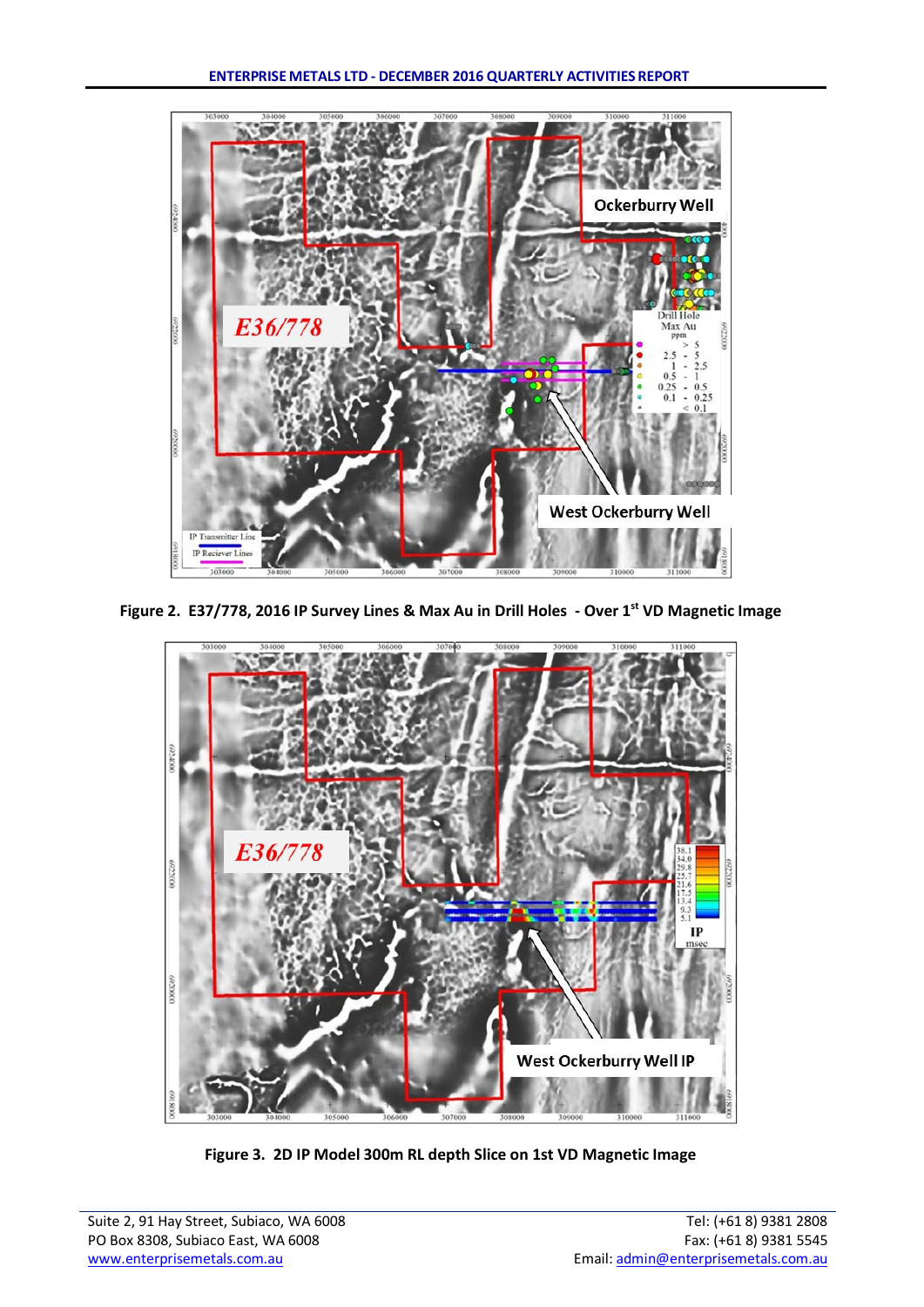

**Figure 4. E37/859, 2016 IP Survey & Max Au in Drill Holes - Over 1st VD Magnetic Image**



**Figure 5. 2D IP Model 300m RL depth Slice on 1st VD Magnetic Image (IP targets in Magenta)**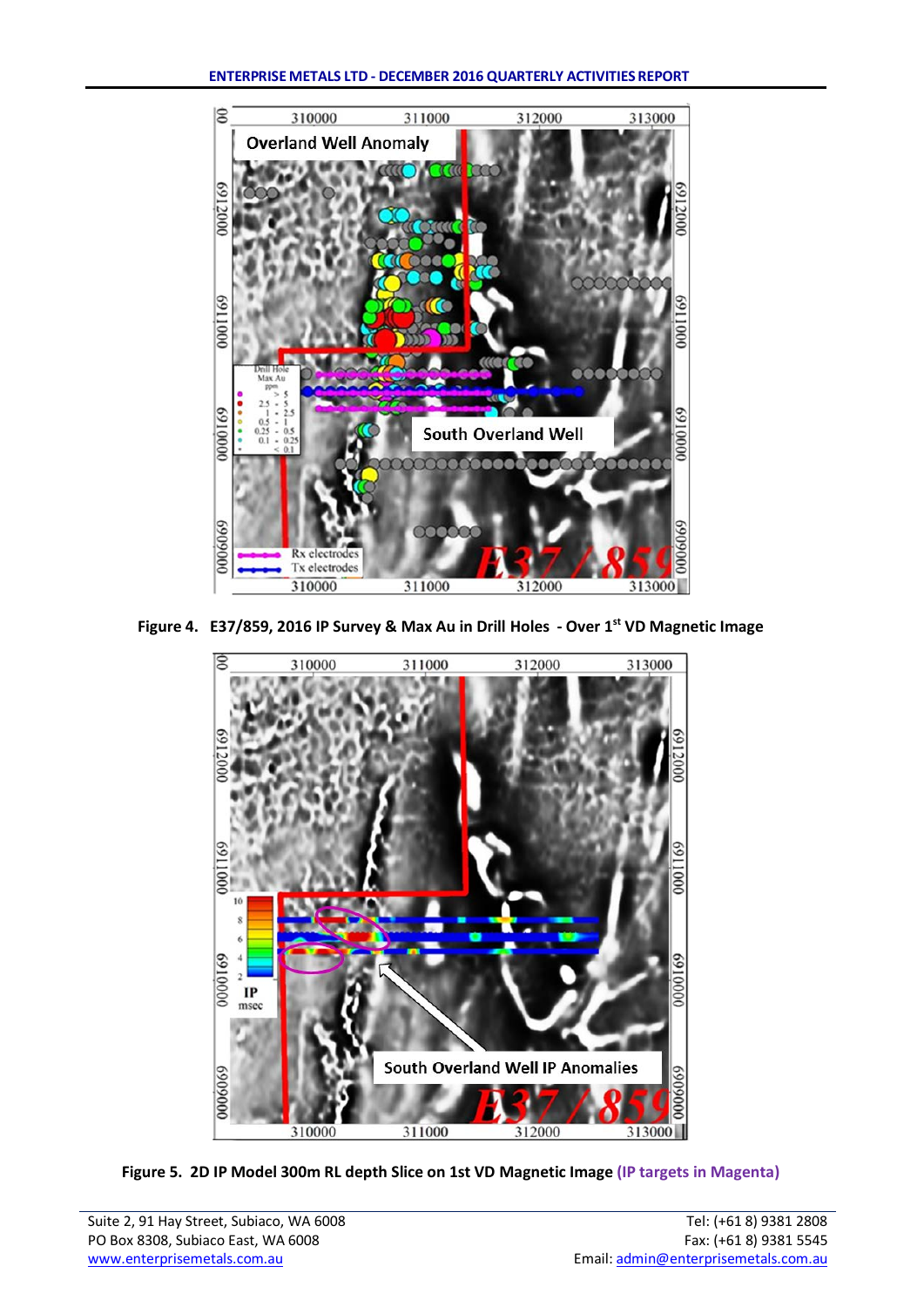#### **FRASER RANGE PROJECT**

Enterprise's Fraser Range Project is located within the Albany-Fraser Orogen approximately 100km east of Norseman. The Project is considered prospective for copper/nickel and gold mineralisation and covers the core of the Fraser Range gravity feature, which defines the prospective nickel-copper belt containing Independence Group NL's (ASX: IGO) Nova deposit.

In mid-2014, the Company's maiden drilling program at Plato intersected disseminated and "blebby" nickel-copper sulphide mineralisation over significant widths within rocks which were originally cumulate mafic rocks. Subsequently, in the latter half of 2014, 33 high powered fixed loop EM surveys were undertaken over various anomalous areas identified from the Company's earlier geochemical, geological and geophysical work.

On 13<sup>th</sup> February 2013, Enterprise announced that it had entered into a Sale and Joint Venture Agreement with Apollo Minerals Limiteds Ltd (ASX: AON) over the Fraser Range tenements. Apollo purchased a 70% interest in the tenements and must carry Enterprise's 30% interest to completion of a bankable feasibility stage (BFS) on any discovery. If a BFS is not completed or Apolllo withdraws, it must return 100% ownership of the tenements to Enterprise. Apollo has undertaken a series of high powered ground EM surveys and we expect that a substantial drilling program will follow in 2017.



**Figure 6. ENT-AON Fraser Range JV Project Area, over Regional Gravity**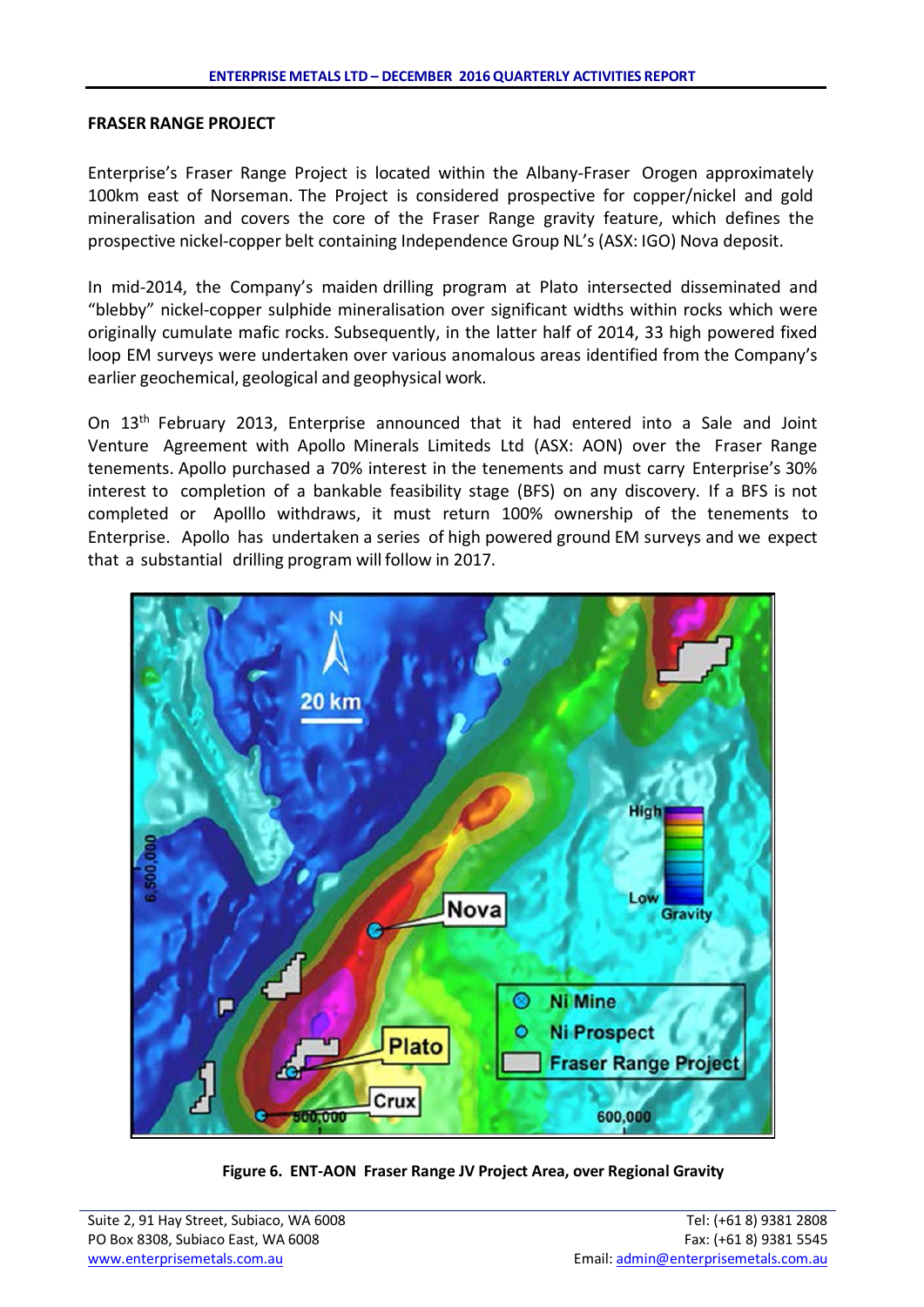## **YALGOO PROJECT**

Enterprise has a strategic landholding of 2 granted exploration licences over the north-western half of the Archaean Yalgoo Greenstone Belt, immediately north of Doray Minerals Ltd's (ASX: DRM) Deflector gold/copper mine. Enterprise is currently compiling data and planning a Yalgoo exploration progra**m.**



**Figure 7. Yalgoo Project, E59/2076 Ggeology & Gold Occurrences**



**Figure 8. Yalgoo Project, E59/2091 Gold Occurrences over 1st VD Magnetic Image**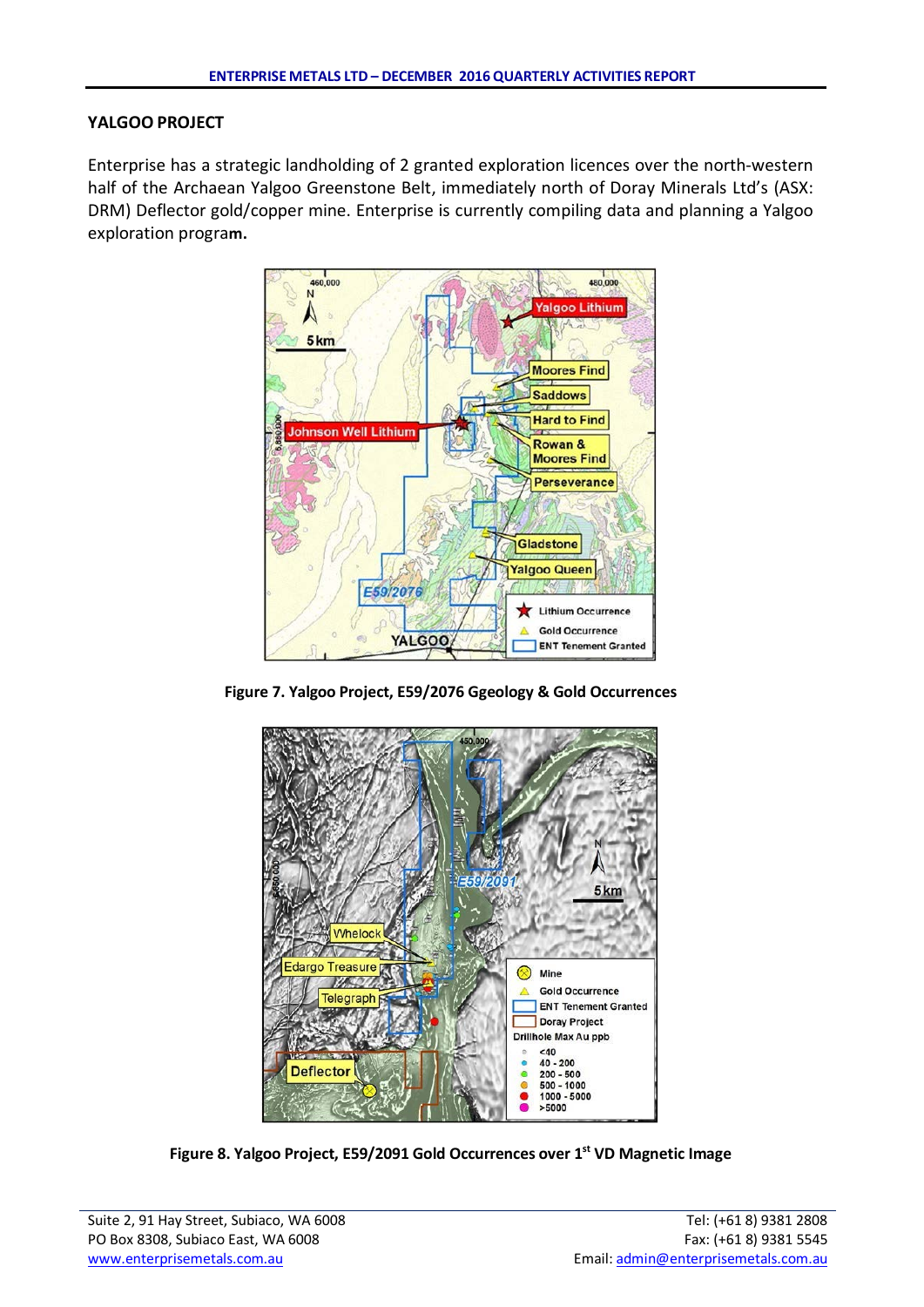## **CORPORATE**

Dr Allan Trench was appointed Non-Executive Chairman on 12th October 2016. Dr Trench holds a BSc (Hons) Geology from the Royal School of Mines and a PhD (Geophysics) from Glasgow University. He was a Research Fellow (Geophysics) at Oxford University and then at the University of Western Australia (UWA). He completed an MBA (Distinction) at Oxford University and an MSc (Distinction) in Mineral Economics at the WA School of Mines. He is a Professor at the UWA Business School and the Centre for Exploration Targeting, UWA. He is Fellow of the Australian Institute of Company Directors and Australian Institute of Mining & Metallurgy and a non-executive director serving a number of Australian-listed resource companies, and has been involved in a number of significant mineral deposit discoveries.

Dr Zhijun He was appointed a Non-Executive Director on 12<sup>th</sup> October 2016. Dr. He holds a PhD in Petrology and Economic Geology from China University of Geosciences (Beijing) and is a member of AusIMM. He has over 20 years of experience in geological research, mineral exploration and geological services. He currently serves as the Deputy General Manager of Sinotech Minerals Exploration Co., Ltd. ("Sinotech") and holds the position as director of East Africa Metals Inc. (TSX-V).

## **INVESTMENTS**

## **Alto Metals Limited**

Enterprise currently holds a 7.9% interest (12 million shares) in Alto Metals Limited (ASX: AME, or "Alto"). On 23rd June 2016 Alto announced that it had completed the acquisition of the majority of the Archaean Sandstone Greenstone Belt in Western Australia, which has produced over 1.3 million ounces of gold. Enterprise's 12 million Alto shares had a fair market value of \$1.2M based on a 31<sup>st</sup> December 2016 AME share price of 10 cents/share.

## **Sandfire Resources NL**

On 12th October 2016 Enterprise announced that it had entered into an Agreement with Sandfire Resources NL (ASX: SFR) for a farm-in and joint venture over all of Enterprise's Doolgunna Project tenements. Under the terms of this agreement, Sandfire issued 58,431 fully paid SFR shares (valued at \$300,000) to Enterprise. On 2<sup>nd</sup> December 2016, Enterprise sold half of its 58,431 SFR shareholding, being 29,170 SFR shares at a price of \$6.06. Enterprise still holds 29,261 SFR shares, which had a fair market value of \$165,000 based on a 31<sup>st</sup> December 2016 SFR share price of \$5.64/share.

## **Apollo Minerals Limited**

On 13th February 2013, Enterprise announced that it had entered into a Sale and Joint Venture Agreement with Apollo Minerals Limited ("Apollo": ASX: AON) on its' Fraser Range tenements in WA. Under the terms of the Agreement, Apollo purchased a 70% beneficial interest in Enterprise's tenements for a consideration of \$200,000 cash and 20 million Apollo (AON) ordinary fully paid shares. Following capital reconstructions by Apollo (1 for 10 and 1 for 4) in 2015/16, Enterprise now holds 0.50M AON shares, which had a fair market value of \$70,000 based on a 31<sup>st</sup> December 2016 AON share price of 14 cents/share.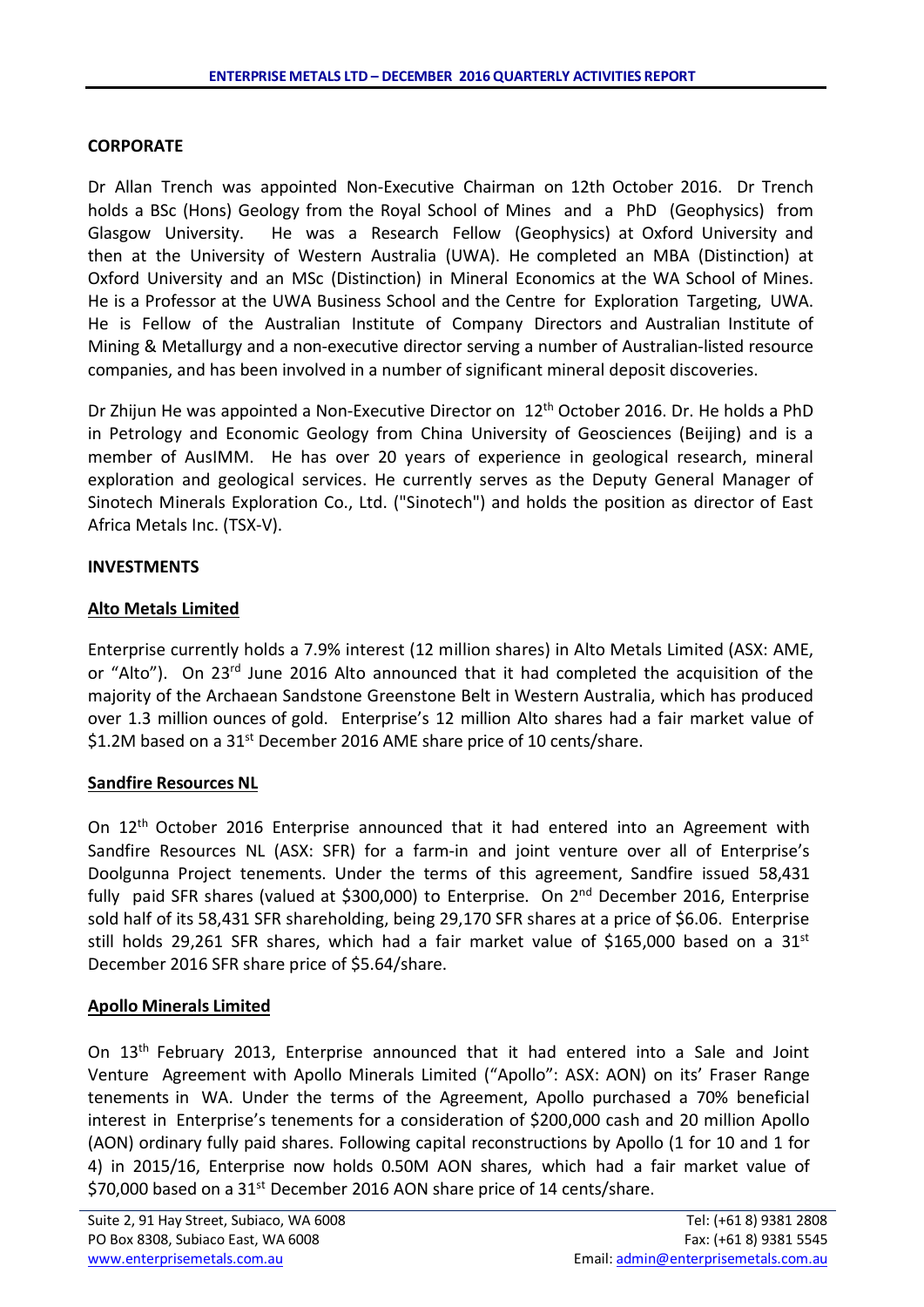#### **Investments - Fair Market Values at 31 December 2016**

|                                 | <b>Security Name</b> | <b>No. of Securities</b> | <b>Share Price</b> | <b>Fair Market value</b> |
|---------------------------------|----------------------|--------------------------|--------------------|--------------------------|
| Alto Metals Ltd (ASX: AME)      |                      | 12,000,000               | \$0.10             | \$1,200,000              |
| Sandfire Resources NL (ASX:SFR) |                      | 29.261                   | \$5.64             | 165,032                  |
| Apollo Minerals Ltd (ASX: AON)  |                      | 500,000                  | \$0.14             | 70,000                   |
|                                 |                      |                          | <b>TOTAL</b>       | \$1,435,032              |

#### **ISSUED CAPITAL AT 31 DECEMBER 2016**

| <b>Ordinary Fully Paid Shares on Issue</b> | 315.133.979           |                    |
|--------------------------------------------|-----------------------|--------------------|
| <b>Unlisted Options</b>                    | <b>Exercise Price</b> | <b>Expiry Date</b> |
| 2,000,000                                  | \$0.05                | 10/08/2017         |

**Note:** 16,662,500 Unlisted ENT Options with an exercise price of 8 cents expired on 30<sup>th</sup> November 2016.

## **CASH POSITION AT 31 DECEMBER 2016**

Cash position at bank: **\$294,000**

DMRyan

Dermot Ryan **Managing Director**

*Contact: Telephone: 08 9381 2808 Facsimile: 08 9381 5545 Email: [admin@enterprisemetals.com.au](mailto:admin@enterprisemetals.com.au)*

#### *Competent Persons statements*

*The information in this report that relates to Exploration Results is based on information compiled by Mr Dermot Ryan, who is an employee of Xserv Pty Ltd and a Director and security holder of the Company. Mr Ryan is a Fellow of the Australasian Institute of Mining and Metallurgy and a Member of the Australian Institute of Geoscientists and has sufficient experience of relevance to the styles of mineralisation and the types of deposits under consideration, and to the activities undertaken, to qualify as a Competent Person as defined in the 2012 Edition of the Joint Ore Reserves Committee (JORC) Australasian Code for Reporting of Exploration Results, Mineral Resources and Ore Reserves. Mr Ryan consents to the* inclusion in this report of the matters based on information in the form and context in which it appears.